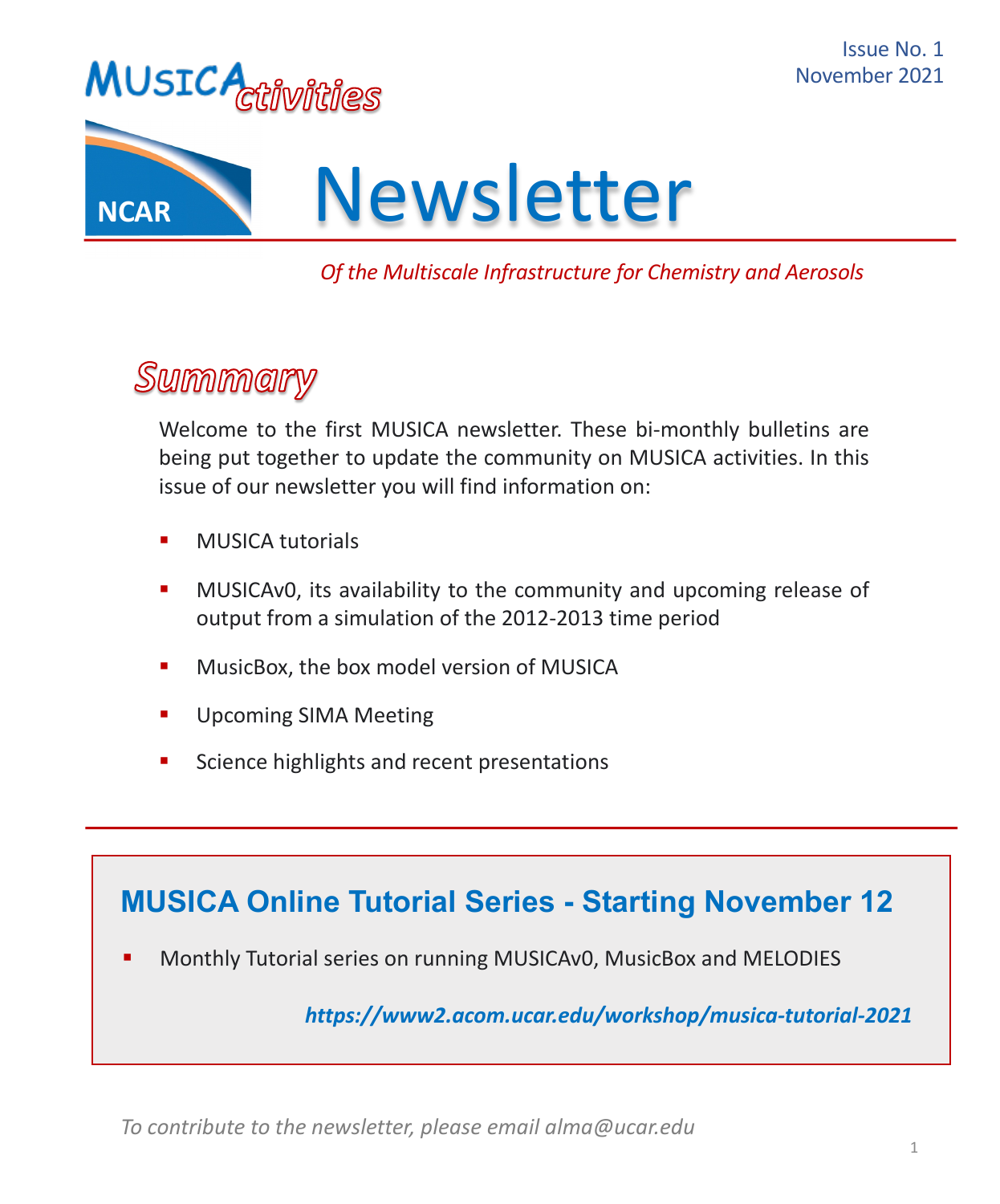# MUSICA Developments

#### § **MusicBox development**

MusicBox is available as a terminal-based, command line version and as an interactive version with a browser interface. The interactive version has three example chemical mechanisms for getting started. For information on how to access and use MusicBox, please go to the MusicBox github site.

*https://github.com/NCAR/music-box*

#### ■ **MUSICAv0** is now available for the community

MUSICAv0 has been released as a configuration of CAM-chem in CESM2.2.0, with a refined grid over the continental U.S. Guidance on getting started running MUSICAv0 is available on the MUSICA wiki page:

*https://wiki.ucar.edu/display/MUSICA/MUSICA+Home*

We are providing the output from a simulation of MUSICAv0 for community. Currently 2012-2013 are completed and will be made publicly available soon. An example of surface ozone concentrations as predicted by MUSICAv0 for August 1, 2013 is shown below.

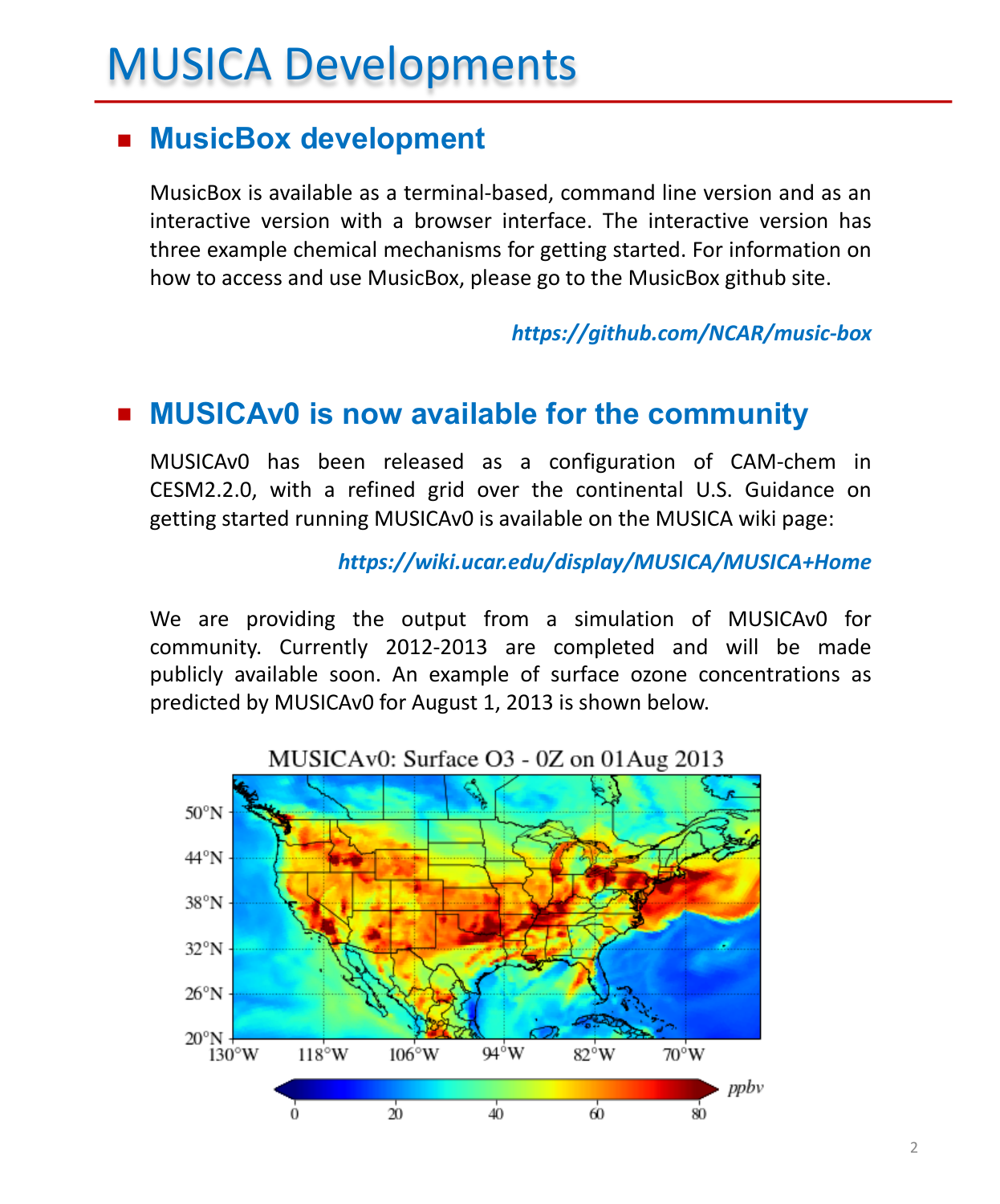# MUSICA Science

### **Evaluating the impact of chemical complexity and horizontal resolution on tropospheric ozone with a global variable resolution chemistry model**

*Contributed by* **Rebecca H. Schwantes** (Rebecca.Schwantes@noaa.gov) *CIRES Cooperative Institute for Research in Environmental Sciences, University of Colorado, Boulder NOAA Chemical Science Laboratory, Boulder, CO Submitted to J. of Advances in Modeling Earth Systems (JAMES), October 2021*

#### **In short** §

This paper describes, and presents the first evaluation of, the MUSICAv0 model, which is CAM-chem with variable resolution, which has 14 km horizontal resolution over the contiguous U.S. and 1 degree resolution over the rest of the globe. The base MUSICAv0 simulations are compared to standard resolution (uniform 1 degree for the globe) and higher chemical complexity configurations of the model. A comprehensive comparison of these several model configurations to aircraft observations of ozone and its precursors across the U.S. during 2013 is presented.

#### *Rebecca H. Schwantes*

Rebecca graduated from the California Institute of Technology in 2017, and did her Postdoc at NCAR for three years. Now Rebecca works at NOAA.

Rebecca's research focuses on:

i) reduced chemical mechanism development; ii) tropospheric ozone formation and loss processes; iii) secondary organic aerosol formation; and iv) model evaluation against aircraft and surface monitoring data.

#### **Findings** §

This work shows that increasing both the horizontal resolution and the chemical complexity improved the simulation of ozone and its precursors near the surface in the U.S. Results from this work suggest future studies should consider that 1) more complex chemistry is needed to achieve the full impact of using finer horizontal resolution and 2) increases in horizontal resolution often raise simulation costs by orders of magnitude while increases in chemical complexity often only fractionally raise simulation costs when determining the appropriate balance between horizontal resolution, vertical resolution, and chemical complexity.

## **IGAC 2021 Conference**

§ MUSICA overview, available at:

https://www2.acom.ucar.edu/sections/musica-meetings